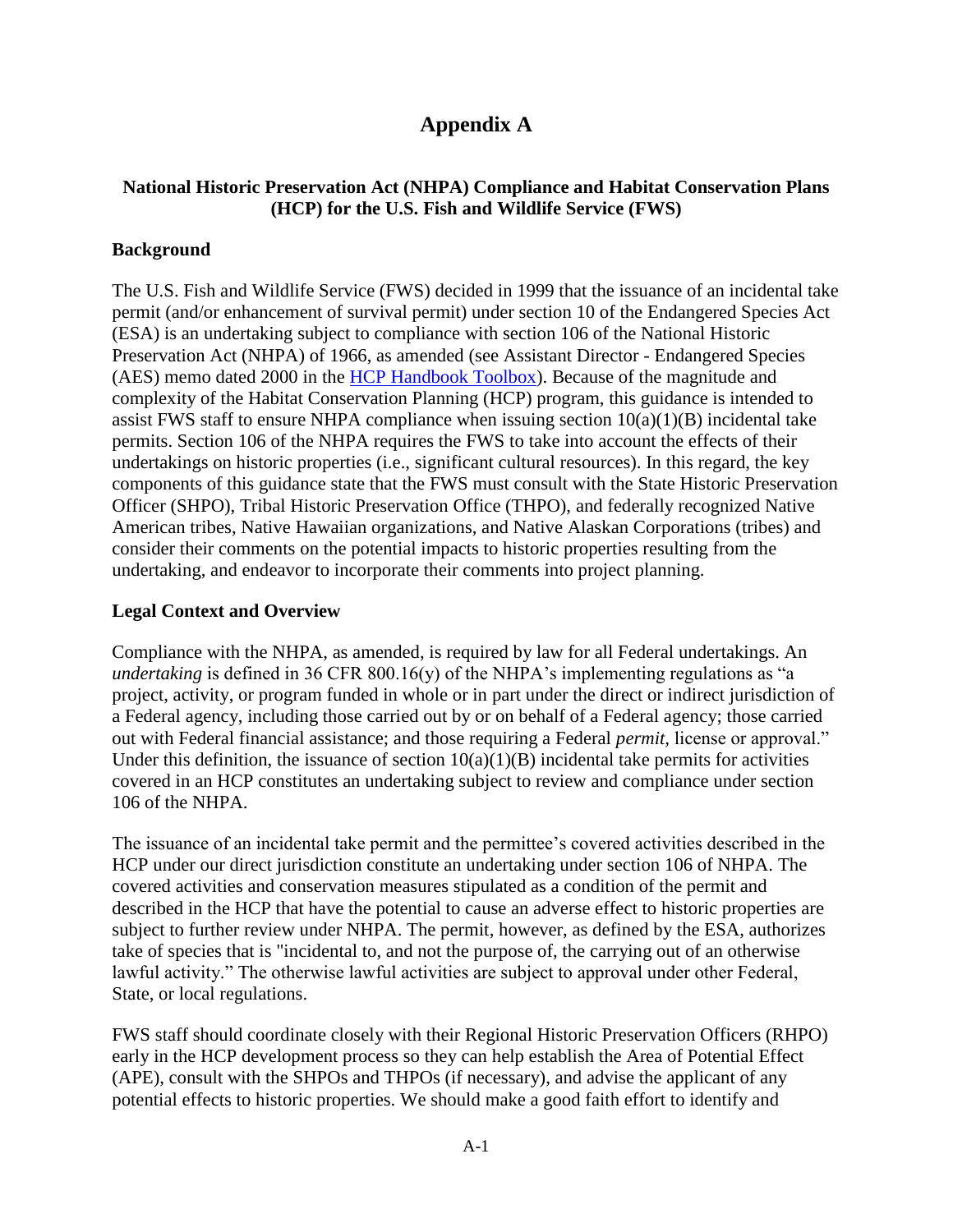suggest, if feasible, avoidance measures on historic properties during project planning [36 CFR 800.13(b)]. We should inform the applicant of our section 106 responsibilities and concerns regarding how we should ameliorate impacts to historic properties. Section 106 and its implementing regulations at 36 CFR 800 provide the steps and requirements for complying with NHPA (see [HCP Handbook Toolbox\)](https://www.fws.gov/endangered/what-we-do/hcp-handbook-toolbox.html).

Policy addressing the management and protection of significant cultural resources (referred to as historic properties) can be found in the FWS Manual, under Part 614 (see HCP Handbook [Toolbox\)](https://www.fws.gov/endangered/what-we-do/hcp-handbook-toolbox.html). The purpose of this guidance is to clarify and interpret key elements of the regulations as they apply to the development of HCPs and issuance of section  $10(a)(1)(B)$  ITPs.

## **Purpose and Compliance Goals**

The purpose of section 106 of the NHPA is to integrate preservation concerns with the needs of Federal undertakings.

#### **Helpful Hint:**

- **The goal is to consult and plan to avoid destroying or damaging historic properties as a consequence of Federal actions or undertakings that have the potential to cause reasonably foreseeable effects.**
- **The compliance steps in 36 CFR 800 emphasize flexibility and early coordination to ensure that section 106 compliance is achieved with the minimum of disruption and costs to a Federal agency and its applicants. Voluntary adoption of substantive compliance provisions may decrease the needed NEPA analysis.**
- **Ensuring NHPA compliance does take time. In general, the larger and the more complex the project, the more the lead time will be needed.**
- **The regulations at 36 CFR 800 define "historic property" as "any prehistoric or historic district, site, building, structure, or object included in or eligible for inclusion in the National Register of Historic Places maintained by the Secretary if the Interior."**
- **The phrase "eligible for inclusion in the National Register of Historic Places" includes properties formally determined as such in accordance with regulations and all other properties that meet the National Register's eligibility criteria.**

An applicant may not destroy a cultural resource as defined by NHPA in order to avoid the requirements of section 106 as per 54 U.S.C 470h-2(k). Should an applicant do so, the FWS generally will refer the violation to appropriate authorities, which may delay or imperil the permit.

## **Starting the Section 106 Compliance Process**

Your RHPO or designated cultural resource staff may provide other procedures in your Region, but the following are basic steps for section 106 compliance. The FWS field biologist should contact the Regional HCP Coordinator as early as possible in the development and review process for proposed HCPs. This would generally be when the HCP plan area has been determined. The Regional HCP Coordinator or field biologist should then contact their RHPO or designated cultural resource staff.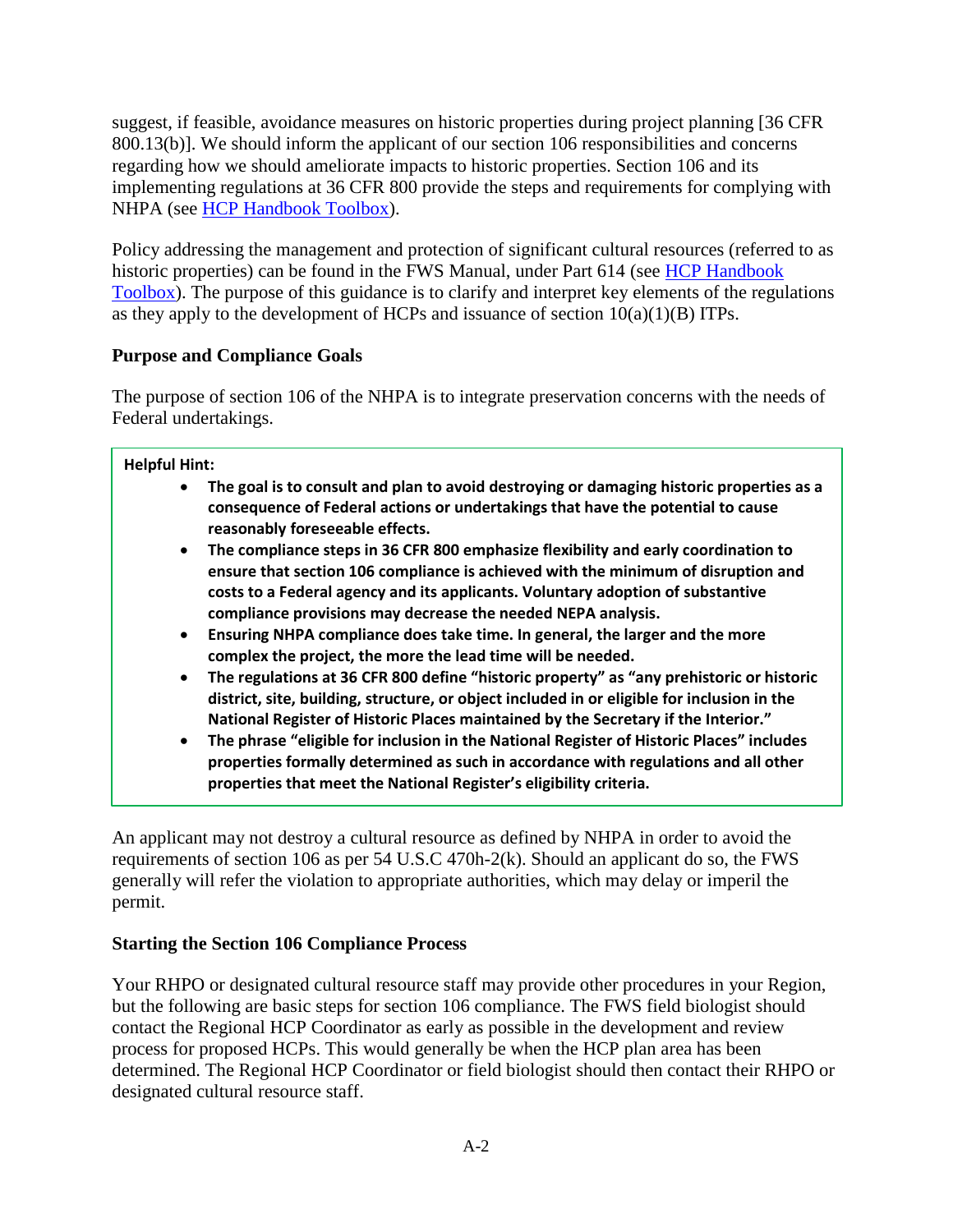The RHPO or designated cultural resource staff must assist the HCP Coordinator and/or field biologist to achieve compliance with NHPA, which involves consulting with the SHPO, THPO, Native American tribes, the applicant, and other interested parties that may be involved in the HCP planning process. Note: RHPO assistance is dependent upon support and availability.

The FWS may use information provided by applicants, consultants, or designees for completing documents associated with National Environmental Policy Act (NEPA) and NHPA for an HCP. However, the FWS drives consultation and remains legally responsible for all required findings and determinations associated with the NEPA and NHPA review and compliance process.

#### **Helpful Hint:**

- **The initial consultation letter with SHPO could present our determinations on items 1through 5 in section A below and suggested resolution of adverse effects for the SHPO's concurrence. Voluntary adoption of suggested adverse effects resolution may decrease the needed NEPA analysis (e.g., allowing an EIS to meet the criteria for a mitigated EA/FONSI).**
- **Consultation with federally recognized tribes is part of the process. Consultation with the THPO or Regional Tribal Liaison is required for projects on tribal lands, but consultation with tribes that have a historical association with a project area is also required. Determining the appropriate tribes is part of the section 106 process.**
- **The intent of section 106 is not to stop or delay projects. It is to ensure that the FWS fully considers historic preservation issues and the views of the public during project planning.**

Sections A through F below provide information and serve as guidance for achieving compliance with section 106.

## **SECTION A: The Section 106 Process**

Section 106 involves the following steps by a qualified archaeologist as defined in section 800.2  $(a)$  (1) of the NHPA:

#### *1. Define the Area of Potential Effects (APE)*

A key step in the process is determination of the "area of potential effects" associated with a potential undertaking (i.e., proposed HCP). Section 800.16(d) of 36 CFR 800 defines the APE as "the geographic area or areas within which an undertaking **may directly or indirectly** cause changes in the character or use of historic properties, if any such properties exist. The APE is influenced by the scale and nature of the undertaking and may be different for different kinds of effects caused by the undertaking." The APE includes the areas where the FWS has authorized take and influenced the project through negotiation of the avoidance, minimization, and mitigation measures, as well as the activities associated with their implementation. It may include reasonably foreseeable impacts outside areas associated with conservation measures if the permit causes such impact, but be sure that such impacts would not already occur without the permit.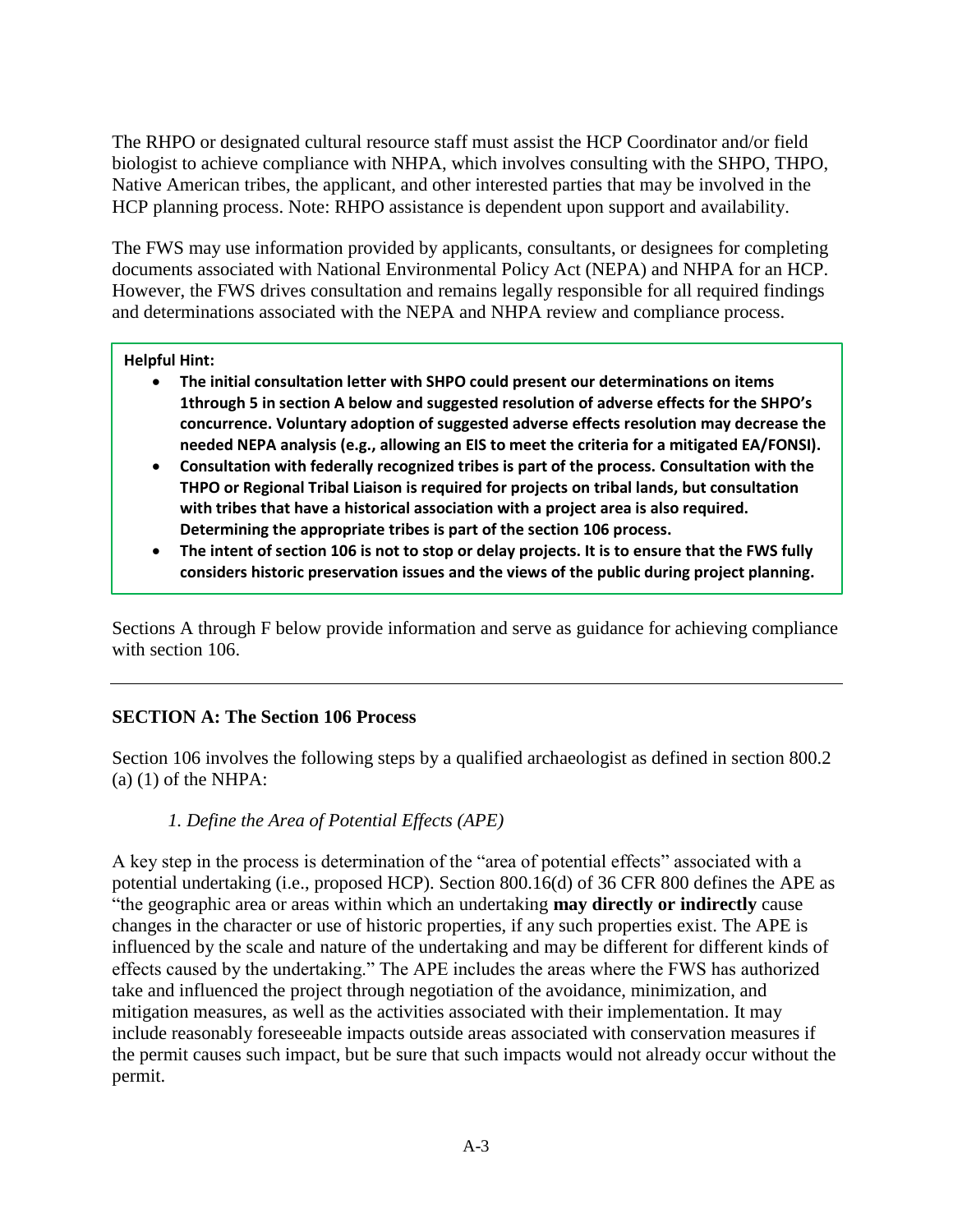#### **Helpful Hint:**

- **The "scale and nature of the undertaking' must be carefully considered, and limits the seemingly infinite possibility of effects for an undertaking.**
- **In some cases, an undertaking may have no potential to affect historic properties. 36 CFR 800.3 (a)(1) addresses this possible outcome of a determination of effect. This finding, in consultation with your RHPO or** *designated cultural resource staff, may be documented with a memo to the file.*

#### *2. Identifying Historic Properties*

Section 800.4(1) of the regulations directs the FWS to make a "reasonable and good faith effort" to identify historic properties in consultation with the SHPO/THPO and tribes, taking into consideration the magnitude and nature of the undertaking and degree of Federal involvement. This effort includes, but is not limited to, reviewing scientific literature for the archaeological, historical, and historic structural resources for a given APE. It could also include field investigation and documentation of historic properties in the APE, and report preparation that describes the effort of identifying historic properties for the APE, and evaluation of historic properties for their eligibility to the National Register of Historic Places. This review is done in consultation with SHPO/THPO, tribes, and other interested parties. The goal is to help determine whether historic properties might be in the APE, and if so, how the proposed undertaking might affect those properties (see next section). These factors and components of an identification effort are found in regulations at 36 CFR 800.4(b)(1).

## *3. Evaluate Historic Properties*

Not all historic properties in an APE are necessarily significant. All historic properties in an APE, which includes archaeological sites and historic structures, are evaluated against a specific set of criteria in 36 CFR 60. These regulations establish the criteria for eligibility to the National Register of Historic Places, which helps you determine if a property will need to be considered further in the Section 106 process.

The evaluation of historic properties is carried out in consultation with the FWS cultural resources staff, HCP staff, the SHPO/THPO, tribes, applicant, and any other interested parties that may be involved. The SHPO or THPO office reviews the FWS's findings, and they may agree or disagree. Disagreements are usually resolved with additional information or clarification.

Determining eligibility takes time to complete and requires a detailed knowledge of the archaeology, history, and architectural history of a State and region, and it is one of the critical services provided by the SHPO or THPO, tribes, and the FWS's cultural resources staff.

NOTE: An HCP planning area may include properties already listed or found potentially eligible for the National Register of Historic Places.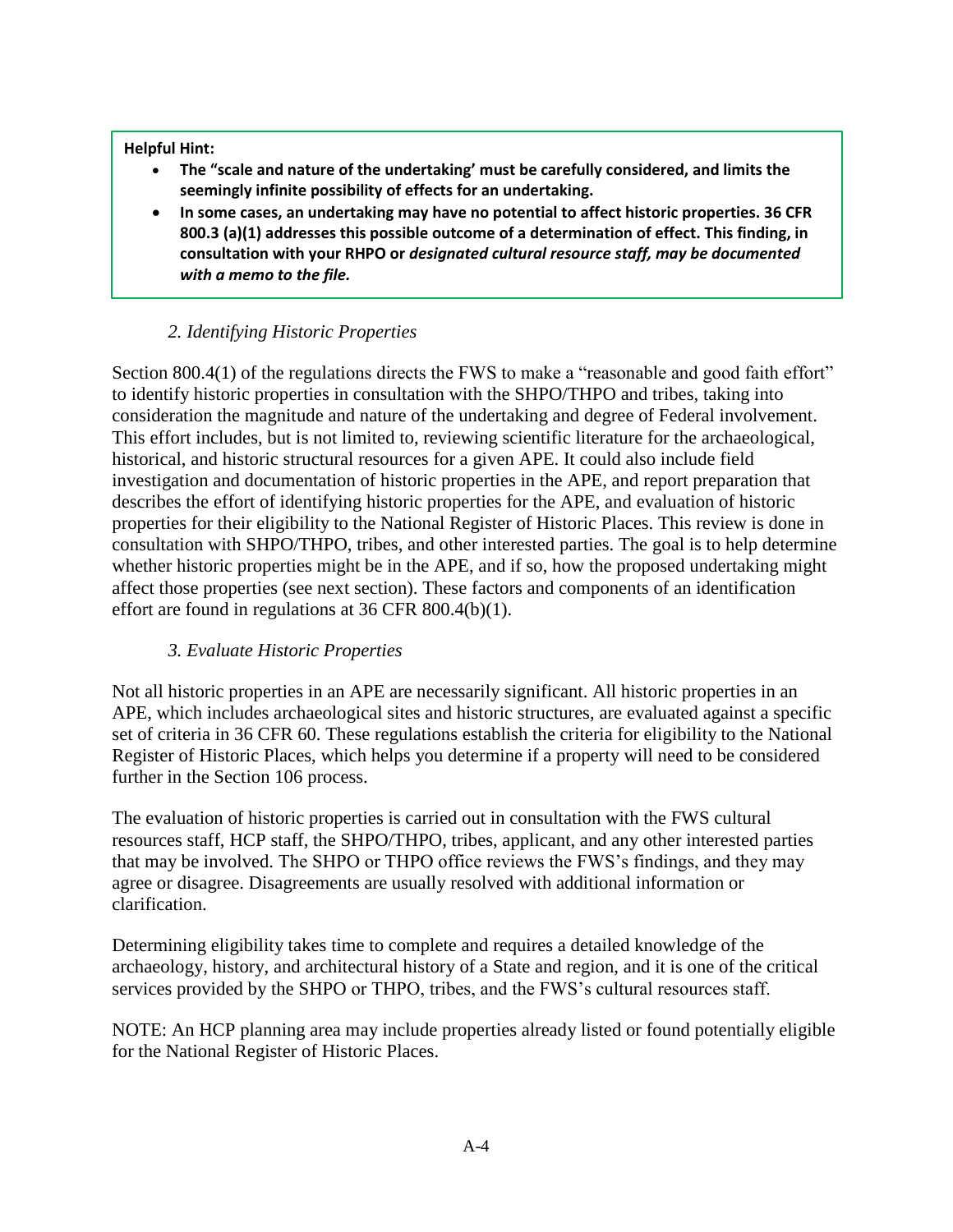#### *4. Assessment of Effects*

The FWS's Regional HCP Coordinator or field biologist will work with the RHPO, and designated cultural resources staff to determine if any activities that are covered by the proposed HCP would have the potential to affect historic properties. Although FWS may use contractors to collect information, coordination with the RHPO remains necessary.

If listed or eligible properties to the National Register are identified, we must assess the potential effects of the proposed undertaking on the resource. Some of the actions that could result in an adverse effect on historic properties include, but are not limited to: (1) physical destruction of or damage to all or part of the property; (2) alteration of a property, including restoration, rehabilitation, repair, maintenance, stabilization, hazardous material remediation, and provision of handicapped access, that is not consistent with the Secretary's Standards for the Treatment of Historic Properties (36 CFR 68) and applicable guidelines; (3) removal of the property from its historic location; (4) change of the character of the property's use or of physical features within the property's setting that contribute to its historic significance; (5) introduction of visual, atmospheric, or audible elements that diminish the integrity of the property's significant historic features; (6) neglect of a property which causes its deterioration, except where such neglect and deterioration are recognized qualities of a property of religious and cultural significance to an Indian tribe or Native Hawaiian organization; and (7) transfer, lease, or sale of property out of Federal ownership or control without adequate and legally enforceable restrictions or conditions to ensure long-term preservation of the property's historic significance.

Again, in consultation with SHPO/THPO, tribes, and other interested parties, the Federal agency determines whether the proposed undertaking could affect the properties using the criteria of effect and adverse effect. There are several potential outcomes:

1. If a project results in **no historic properties affected**, the project can proceed. This outcome occurs when the nature and extent of the undertaking does not affect historic properties, or there are no properties in the area of potential effect. 2. If a project will have **no adverse effect** on historic properties, the Federal agency must submit project documentation to the SHPO/THPO for concurrence. This occurs when historic properties are located in the APE, but the actions will not adversely affect those properties either because of the nature of the undertaking or because they will be avoided. 3. If a project will have an **adverse effect** on historic properties, the Federal agency must begin consultation with the SHPO/THPO and the Advisory Council on Historic Preservation (ACHP) to minimize the adverse effect (see next section).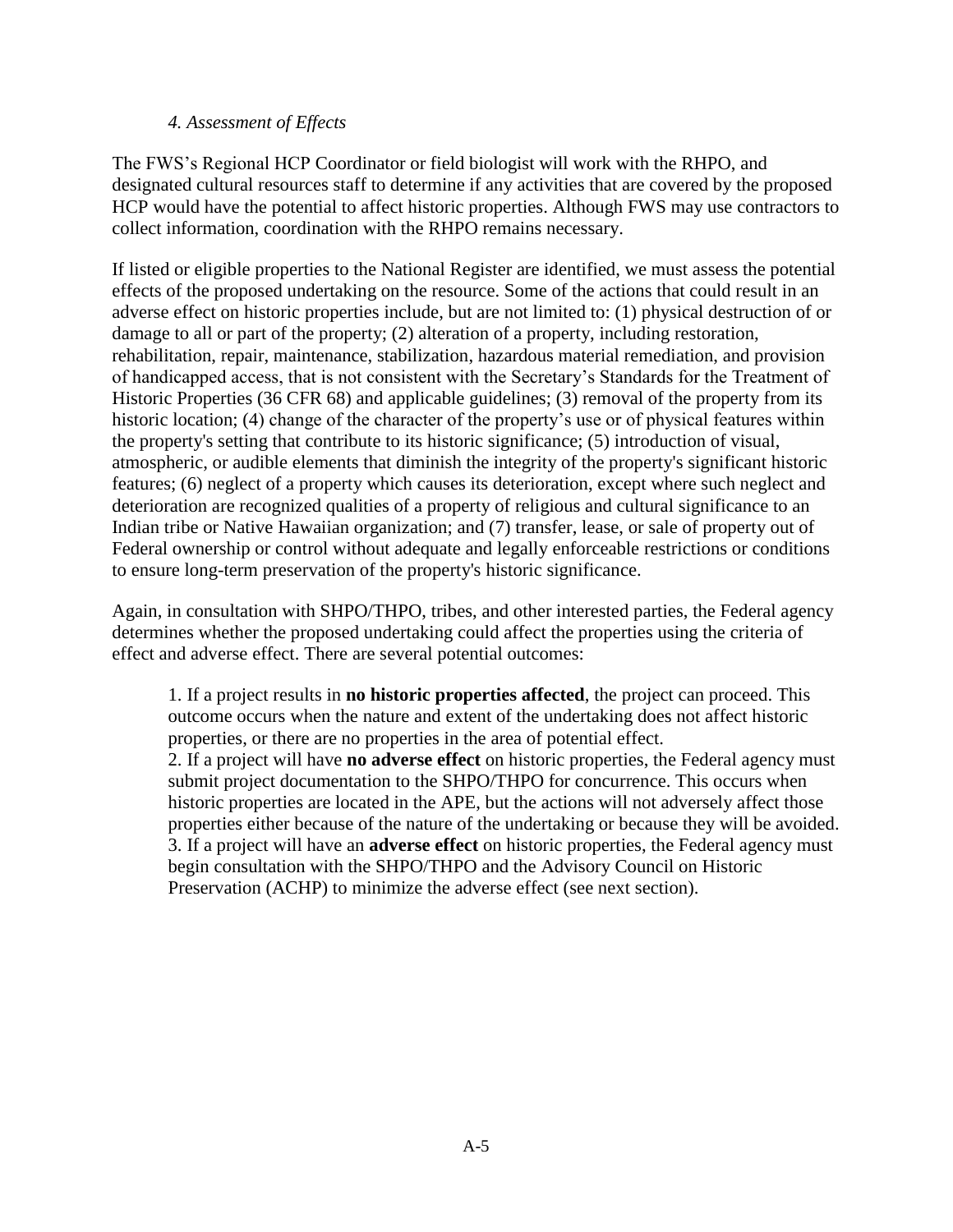#### **Helpful Hint:**

- **Only properties identified as eligible or potentially eligible for inclusion on the Historic Register reach this step (see previous section). This is an important concept in making the section 106 process work. In practical terms, this means that not every artifact or building will meet the definition of a historic property under section 106, so those that fail to meet the definition do not need to be considered in an HCP, even for large areas.**
- **It may be possible to modify the undertaking activities in an HCP to avoid adverse effects. This is most efficiently accomplished at the early planning stages of the project. This also may streamline the needed NEPA analysis.**

The formal regulations for the assessment of adverse effects are found at 36 CFR 800.5.

## *5. Resolution of Adverse Effects*

When an adverse effect to a historic property cannot be avoided, we consult with SHPO/THPO, tribes, and other interested parties to identify ways to mitigate the effects of the undertaking. This process usually results in the development of a Memorandum of Agreement (MOA) or Programmatic Agreement (PA), which identifies the steps we propose to the applicant to take to reduce, avoid, or mitigate the adverse effect. The MOA or PA is submitted to the ACHP for review and comment; the ACHP may or may not participate in the consultation. The voluntary adoption by the applicant of an MOA or PA can potentially streamline the NEPA analysis.

The FWS must document the resolution process and include it in the administrative record for the HCP. Details on the consultation process for resolution of adverse effects are found at 36 CFR 800.6.

NOTE: "Resolution of Adverse effects" involves mitigation to lessen or remove impacts to the qualities that make a historic property eligible for the National Register of Historic Places. This means that not every impact that may occur to eligible historic properties will end up with an MOA.

#### *Failure to Resolve Adverse Effects*

If resolution is not reached and the FWS, SHPO/THPO, or ACHP determines that further consultation will not be productive, consultation may be terminated. Any party that terminates consultation must notify the other consulting parties and provide reasons in writing. Following is a brief summary of the responsibilities of each party. Details on this process are found at 36 CFR 800.7.

 If the FWS terminates consultation, the Director, the Assistant Secretary, or other officer designated by the Assistant Secretary, will request that the ACHP comment as required by 36 CFR 800.7(c). The ACHP will provide the public with an opportunity to participate. The FWS will take into account the ACHP's comments in reaching a final decision on the undertaking. We must document its final decision through a summary containing the rationale for the decision and evidence of consideration of the ACHP's comments, and submit the summary to the ACHP before we issue an incidental take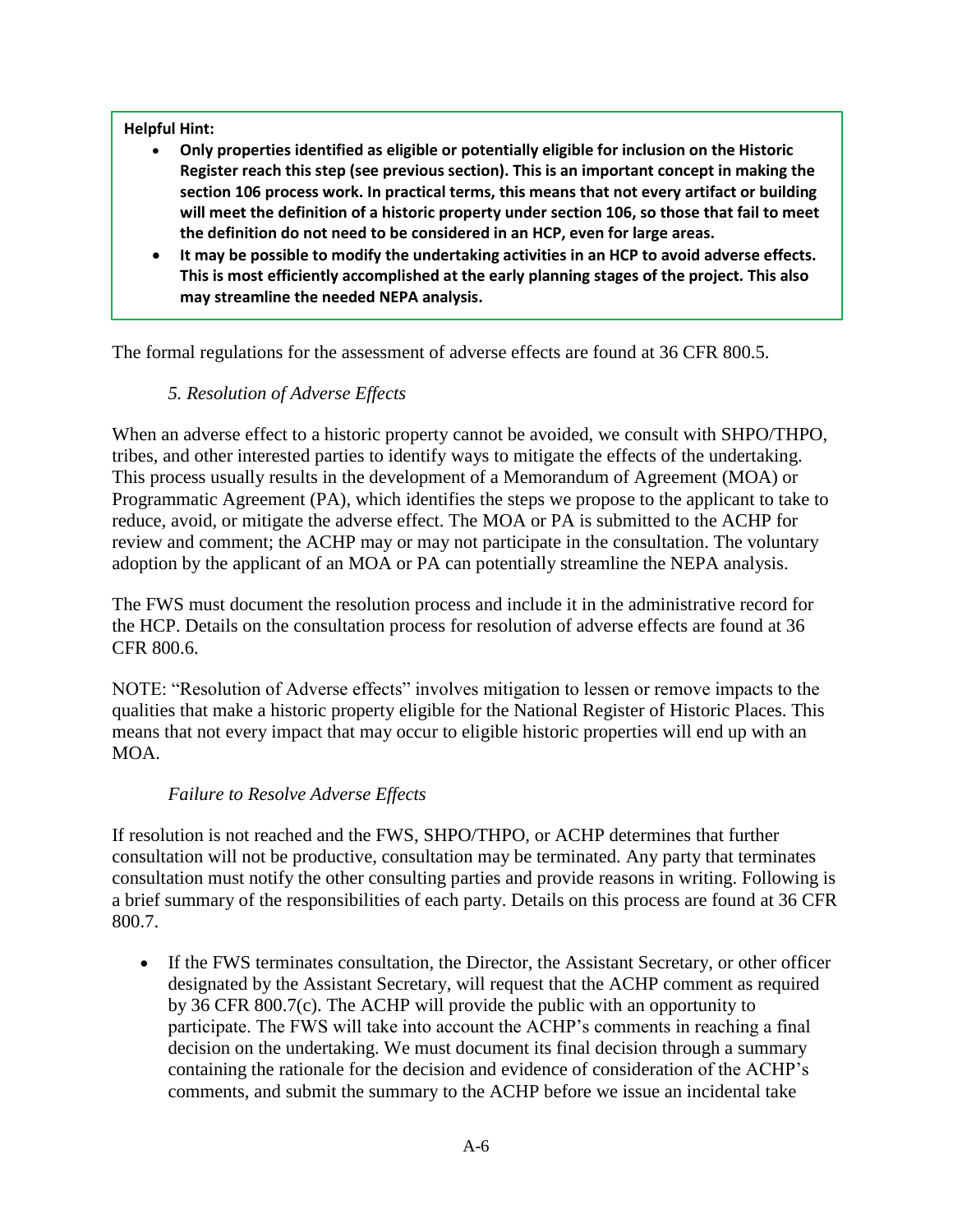permit. We must submit a copy of the summary to all consulting parties and notify the public, making the record available for public inspection.

- If the SHPO terminates consultation, the FWS and the ACHP may execute an MOA without the SHPO's involvement.
- If the responsibilities of the SHPO have been transferred to a THPO and the THPO terminates consultation regarding an undertaking occurring on or affecting historic properties on its tribal lands, the THPO will request that the ACHP comment as described in 36 CFR 800.7(c).
- If the ACHP terminates consultation, it will notify the FWS and all consulting parties and comment as required by 36 CFR 800.7(c).

The ACHP may also comment and sign on an undertaking for which an MOA will be executed.

## **SECTION B: The Roles of the Section 106 Participants**

## *1. Federal Agency*

It is the Federal agency's responsibility to initiate, manage, and conclude section 106 consultation by:

- engaging in consultation;
- determining the extent of the Federal undertaking;
- defining the project's APE;
- identifying historic properties within the project's APE, if such properties exist; and
- assessing the effect(s) the project may have on any historic properties in the APE.

## *2. The State Historic Preservation Office*

There are SHPOs in every State; they were created by the NHPA. The mission of the SHPO is to preserve and enhance the State's irreplaceable historic heritage as a matter of public interest. The SHPO is:

- a mandatory consulting party in the section 106 review process;
- responsible for other programs in addition to section 106 review;
- not required to conduct research, identify historic properties, or determine project effects related to section 106 projects on behalf of a Federal agency; and
- required to respond, either with concurrence or non-concurrence, to a Federal agency's adequately documented finding of effect. The SHPO is not a regulatory agency and does not have the authority to either clear or authorize federally funded, licensed, or permitted projects.

## The SHPO:

- does not have a complete list of all historic properties within the State,
- cannot conduct site visits for every project, and
- cannot stop projects.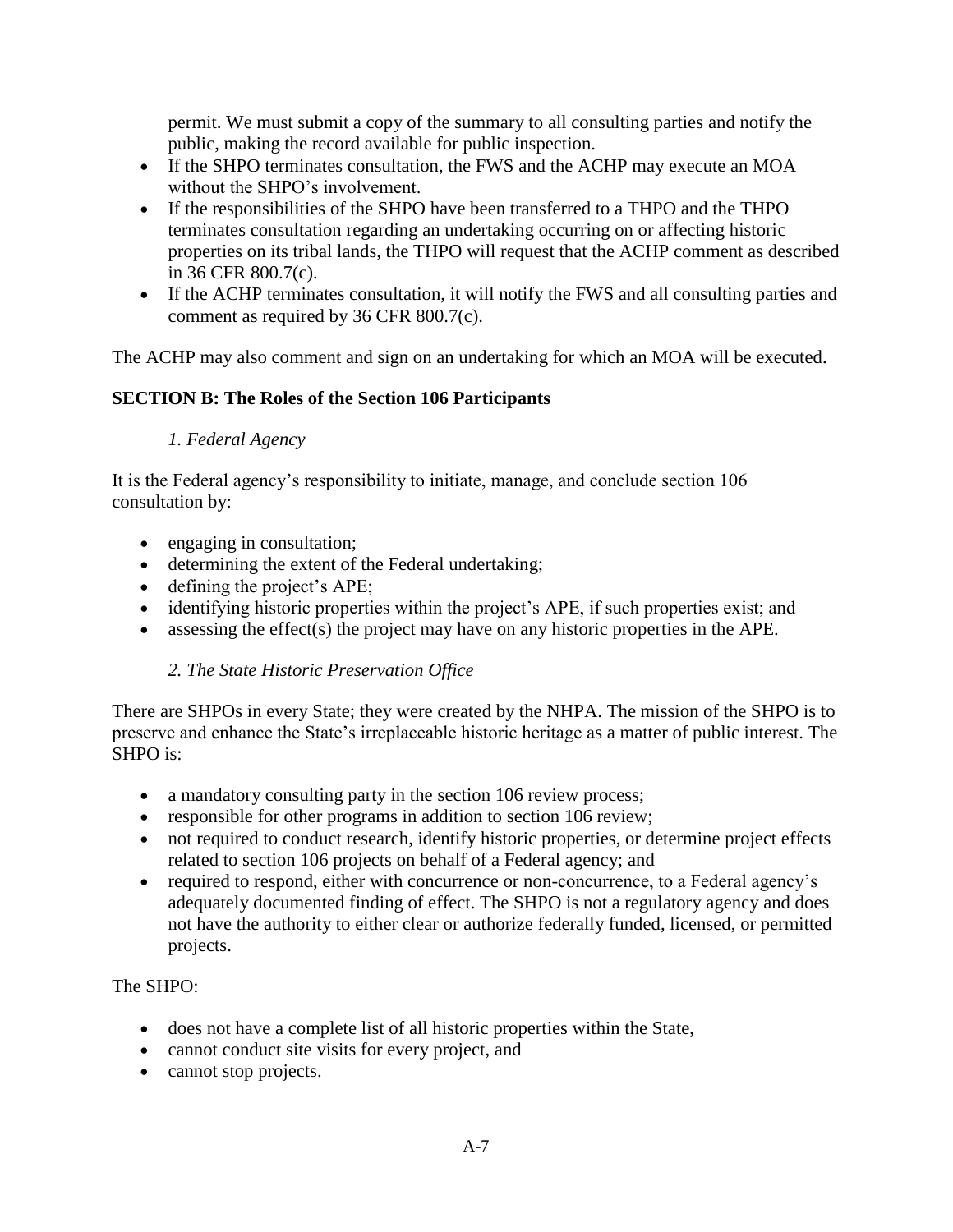## *3. Federally Recognized Tribes*

Federal agencies must consult with federally recognized tribes on a government-to-government basis (e.g., initial letter of consultation early in the process). Phone calls or meetings usually follow the letter. We encourage communication with tribes throughout the process.

## *4. Other Consulting Parties*

The section 106 regulations state that Federal agencies, or others they've delegated authority to, must actively consult with specific individuals and organizations throughout the section 106 review process. A consulting party is defined as: "individuals and organizations with a demonstrated interest in the project due to the nature of their legal and economic relation to the undertaking or affected properties, or their concern with the undertaking's effect on historic properties" [36 CFR 800.2(c)(5)].

A summary of the parties with whom we must consult include:

- SHPO:
- THPO, if applicable;
- federally recognized tribes, if applicable;
- local units of government if the project may affect historic properties within their jurisdiction; and
- applicants for Federal funds, licenses, or permits.

## **SECTION C: Coordinating Section 106 and the National Environmental Policy Act**

Both NEPA and the section 106 processes are intended as analytical tools so that issues concerning both the natural and built environments receive reasonable and fair consideration. These review processes are performed in the project planning stage, when adverse impacts to the environment can still be avoided or mitigated. It is important to note that while the NHPA and NEPA processes may be somewhat similar, they are separate and distinct laws (see Figure 1 for timing of NHPA compliance with respect to NEPA).

The information submitted for a NEPA review will not suffice for a section 106 review in most cases. Section 106 should be completed **first** and then be addressed in the NEPA document. However, this may not always be feasible as some steps in the section 106 process may lag behind the NEPA analysis. Keep in mind, a project that is categorically excluded under NEPA is not exempt from section 106.

Historic properties are often a part of the affected environment included for analysis in an Environmental Assessment (EA) or Environmental Impact Statement (EIS). One common strategy is to include historic properties in the NEPA process by ensuring compliance with the NHPA and triggering NHPA review; again, by voluntarily adopting measures suggested to address adverse effects may decrease the needed level of NEPA analysis.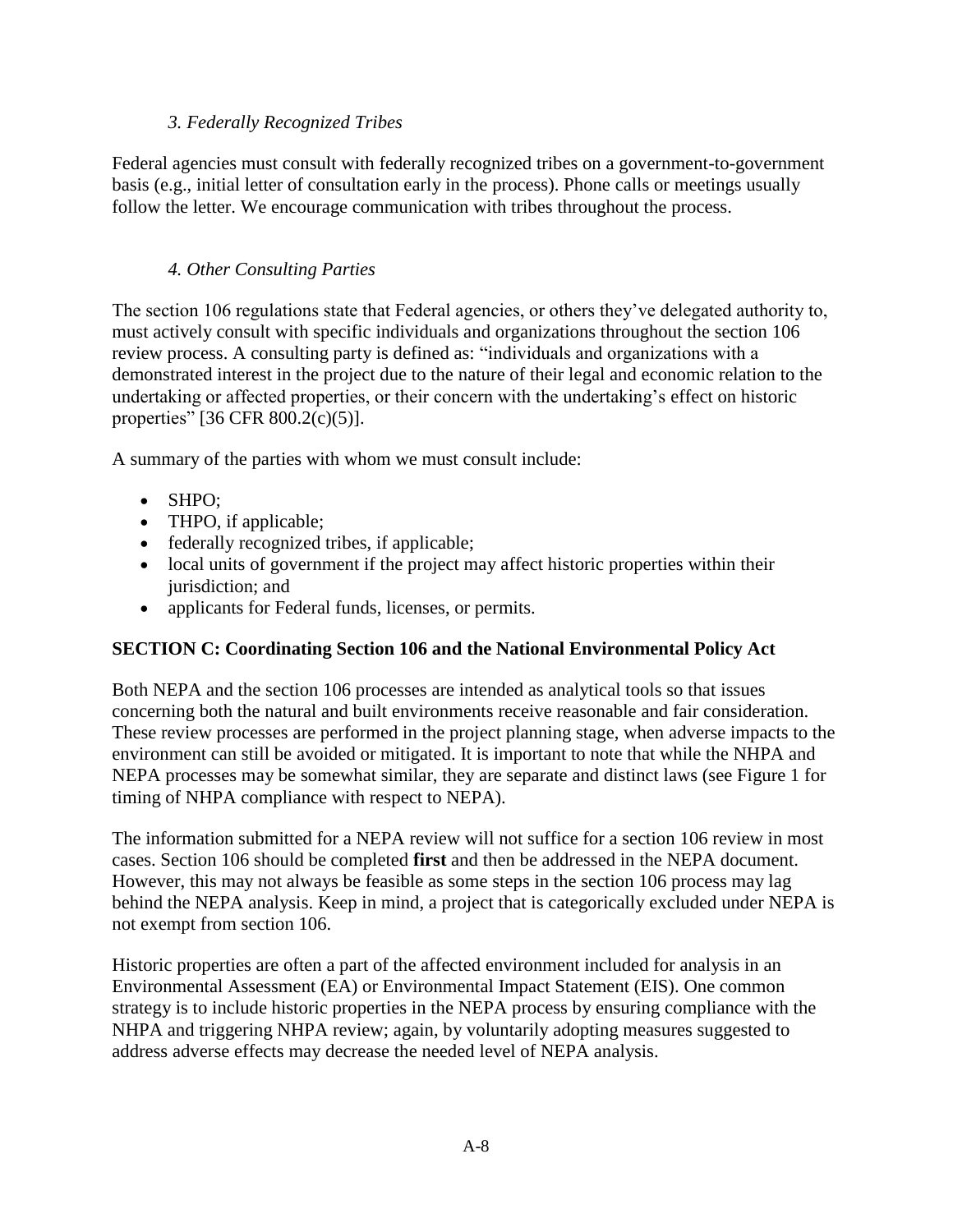Scoping for NEPA is a valuable and practical way to gather information on historic properties in a given project area, as it is for biological resources. A template for combining NEPA and NHPA consultation is provided in the [HCP Handbook Toolbox.](https://www.fws.gov/endangered/what-we-do/hcp-handbook-toolbox.html) In 2013, the Council on Environmental Quality and ACHP developed a handbook for integrating NHPA and NEPA.

Coordinating the public process required under NHPA with the NEPA public participation requirement is addressed in 36 CFR 800.8. Although the regulations allow for a substitution of the NEPA process for NHPA, this has not been done as no regulations have been developed to allow it.



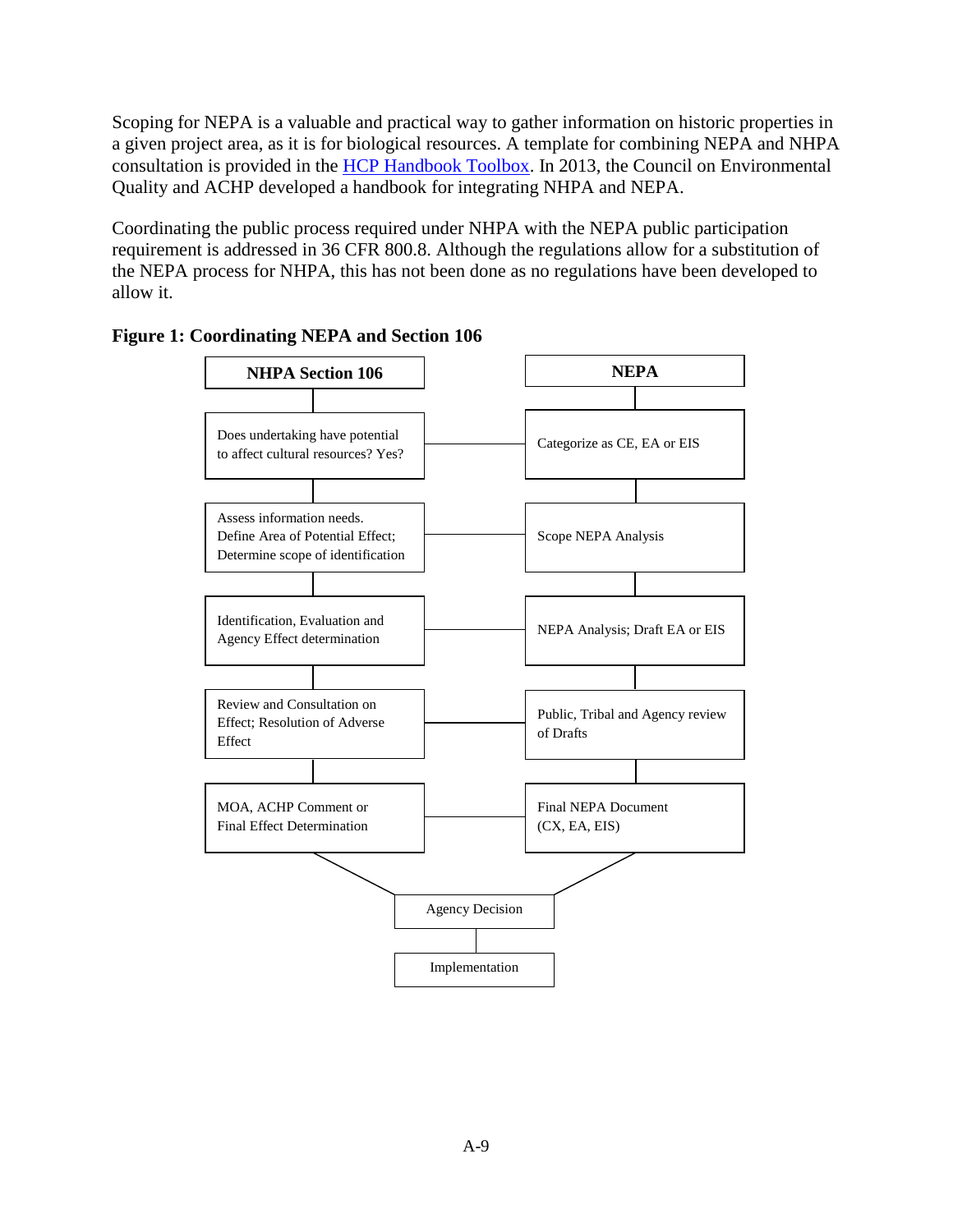## **SECTION D: Definitions**

**Advisory Council on Historic Preservation (ACHP):** an independent Federal agency that advises the President and Congress on historic preservation issues and administers the provisions of section 106 of the National Historic Preservation Act.

**Agency Official:** the chief official of the Federal agency responsible for all aspects of the agency's actions. If a State, local, or tribal government has assumed or has been delegated responsibility for section 106 compliance, the head of that unit of government is considered the head of the agency.

**Area of Potential Effects (APE):** the geographic area, or areas, within which an undertaking or project may directly or indirectly cause changes in the character or use of historic properties or historical resources, should any such resources be present.

**Cultural Resource:** is a broad category that describes a wide variety of resources, including archaeological sites, isolated artifacts, features, records, manuscripts, historical sites, and traditional cultural properties. Cultural resources may become historic properties as defined under section 106 if they meet the definitions of a historic property.

**Effect:** in Federal law, an adverse effect from an undertaking may alter characteristics of the historic property that qualify the property for inclusion in the National Register. For the purpose of determining effect, alteration to the property's location, design, setting, materials, workmanship, feeling, association, or use may be relevant, depending on a property's significant characteristics, and should be considered.

**Historic Property:** means any prehistoric or historic district, site, building, structure, or object included in, or eligible for inclusion in, the National Register of Historic Places maintained by the Secretary of Interior. This term includes properties of traditional religious and cultural importance to a tribe or Native Hawaiian organization and that meet the National Register criteria.

**National Register Criteria:** A property may be considered eligible for the National Register of Historic Places if it meets one or more of the following criteria:

A. It is associated with events that have made a significant contribution to the broad patterns of history and cultural heritage.

B. It is associated with the lives of people important in our past.

C. It embodies the distinctive characteristics of a type, period, region, or method of construction, represents the work of an important creative individual, or possesses high artistic values. D. It has yielded, or may be likely to yield, information important in prehistory or history.

**Qualified Archaeologist:** a professional archaeologist meeting the Secretary of the Interior's Professional Qualifications Standards (43 FR 44738-9).